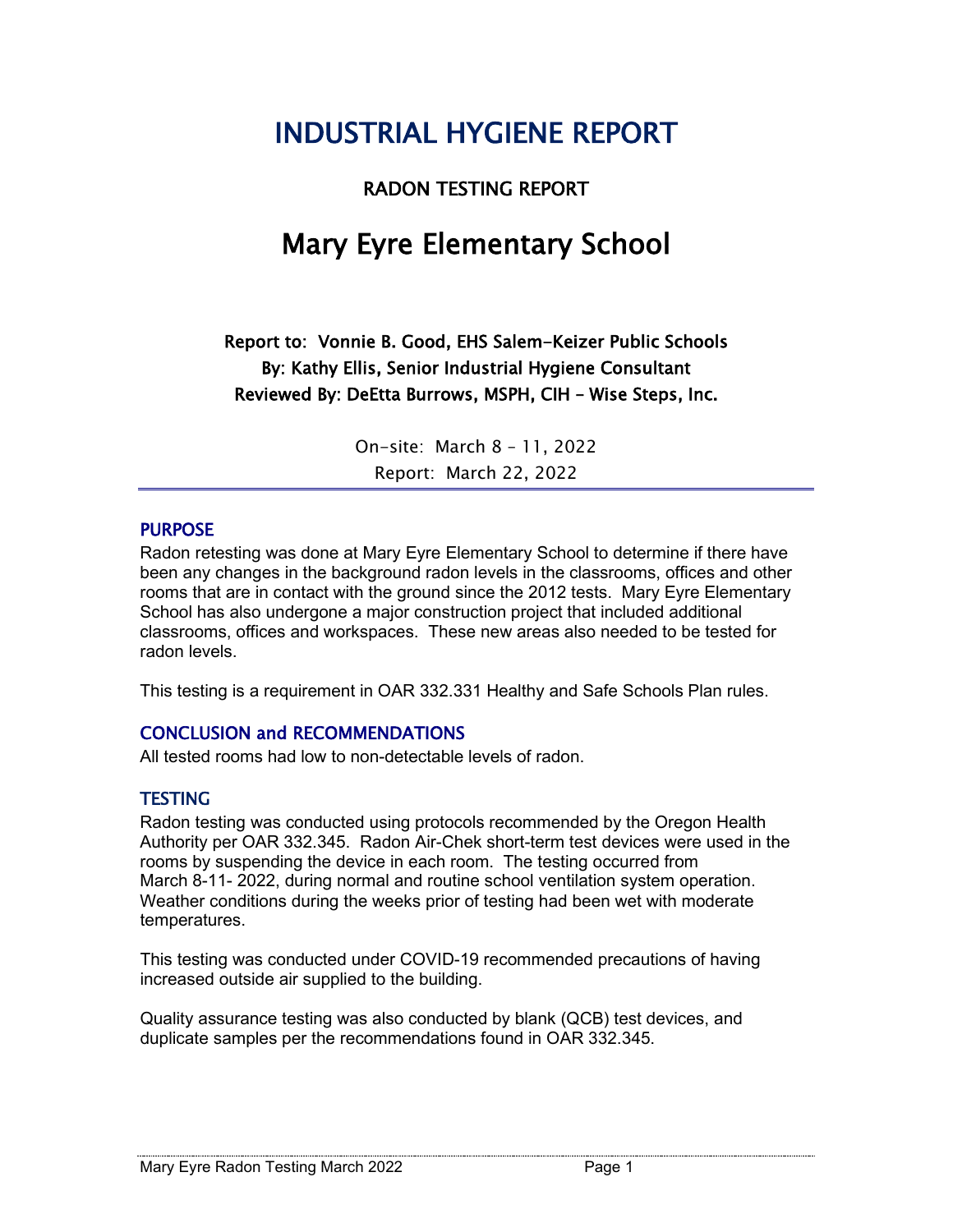#### EPA RADON GUILDELINES

The EPA has set an Action Level of 4.0 pCi/L (picoCuries per liter) for schools. If classrooms, offices or buildings have radon levels at or above 4.0 pCi/L, EPA recommends that schools take action to reduce the level. These actions include:

Step 1. If your result is 4.0 pCi/L or higher take a follow-up test (Step 2) to be sure.

Step 2. Follow up with either a long-term test or a second short-term test.

The World Health Organization has set their action level at 2.7 pCi/L. Salem-Keizer Public Schools has determined that 2.7 pCi/L is a target level where retesting should be done.

#### CONTROL OF RADON LEVELS IN SCHOOLS

The major control mechanism for lowering radon levels within school buildings is the use of dilution ventilation. If the amount of outside air delivered into a building increases, the radon levels should decrease.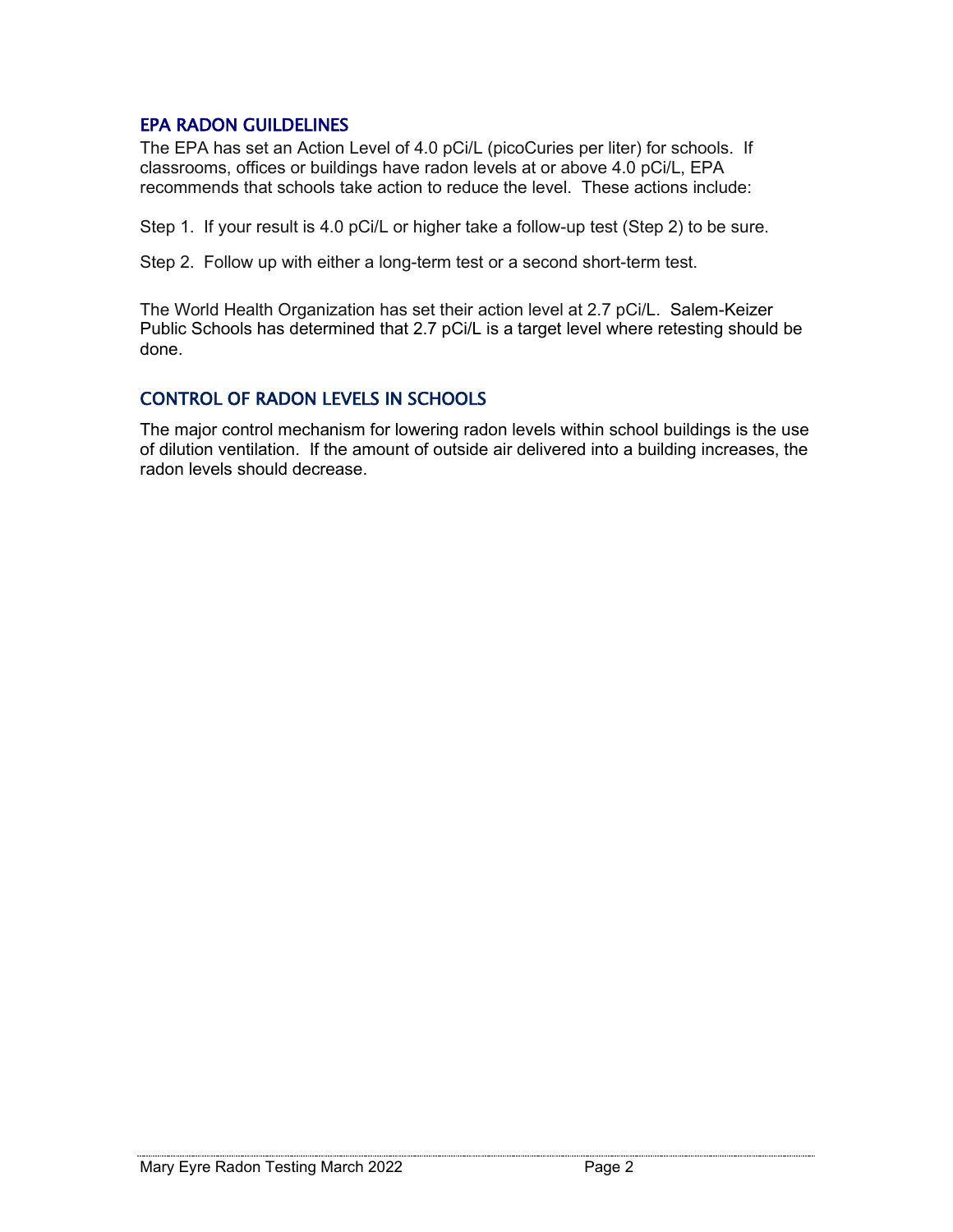#### March 15, 2022

#### \*\* LABORATORY ANALYSIS REPORT \*\*

#### Radon test result report for: **MARY ERYE MAIN**

| Kit#     | Room Id                                        | <b>Started</b>       | <b>Ended</b>                               | pCi/L         | Analyzed   |
|----------|------------------------------------------------|----------------------|--------------------------------------------|---------------|------------|
| 11119131 | A1                                             | 2022-03-08 @ 9:00 am | 2022-03-11 @ 8:00 am                       | < 0.3         | 2022-03-14 |
| 11119130 | A2                                             | 2022-03-08 @ 9:00 am | 2022-03-11 @ 8:00 am                       | < 0.3         | 2022-03-14 |
| 11119129 | A <sub>3</sub>                                 | 2022-03-08 @ 9:00 am | 2022-03-11 @ 8:00 am                       | < 0.3         | 2022-03-14 |
| 11119127 | A4                                             | 2022-03-08 @ 9:00 am | 2022-03-11 @ 8:00 am                       | < 0.3         | 2022-03-14 |
| 11119128 | A4                                             | 2022-03-08 @ 9:00 am | 2022-03-11 @ 8:00 am                       | < 0.3         | 2022-03-14 |
| 11119126 | A5                                             | 2022-03-08 @ 9:00 am | 2022-03-11 @ 8:00 am                       | < 0.3         | 2022-03-14 |
| 11119148 | A8                                             | 2022-03-08 @ 9:00 am | 2022-03-11 @ 8:00 am                       | < 0.3         | 2022-03-14 |
| 11119136 | <b>ACTIVITY ROOM</b>                           | 2022-03-08 @ 9:00 am | 2022-03-11 @ 8:00 am                       | < 0.3         | 2022-03-14 |
| 11119143 | <b>ANNEX OFFICE</b>                            | 2022-03-08 @ 9:00 am | 2022-03-11 @ 8:00 am                       | < 0.3         | 2022-03-14 |
| 11119144 | <b>ANNEX OFFICE</b>                            | 2022-03-08 @ 9:00 am | 2022-03-11 @ 8:00 am                       | < 0.3         | 2022-03-14 |
| 11119174 | B1                                             |                      | 2022-03-08 @ 10:00 am 2022-03-11 @ 8:00 am | < 0.3         | 2022-03-14 |
| 11119173 | B <sub>2</sub>                                 |                      | 2022-03-08 @ 10:00 am 2022-03-11 @ 8:00 am | < 0.3         | 2022-03-14 |
| 11119170 | <b>B</b> 4                                     |                      | 2022-03-08 @ 10:00 am 2022-03-11 @ 8:00 am | < 0.3         | 2022-03-14 |
| 11119169 | B4                                             |                      | 2022-03-08 @ 10:00 am 2022-03-11 @ 8:00 am | < 0.3         | 2022-03-14 |
| 11119168 | B5                                             |                      | 2022-03-08 @ 10:00 am 2022-03-11 @ 8:00 am | < 0.3         | 2022-03-14 |
| 11119167 | B6                                             |                      | 2022-03-08 @ 10:00 am 2022-03-11 @ 8:00 am | < 0.3         | 2022-03-14 |
| 11119155 | C2                                             | 2022-03-08 @ 9:00 am | 2022-03-11 @ 8:00 am                       | < 0.3         | 2022-03-14 |
| 11119154 | C3                                             | 2022-03-08 @ 9:00 am | 2022-03-11 @ 8:00 am                       | < 0.3         | 2022-03-14 |
| 11119153 | C4                                             | 2022-03-08 @ 9:00 am | 2022-03-11 @ 8:00 am                       | < 0.3         | 2022-03-14 |
| 11119152 | C4                                             | 2022-03-08 @ 9:00 am | 2022-03-11 @ 8:00 am                       | < 0.3         | 2022-03-14 |
| 11119151 | C5                                             | 2022-03-08 @ 9:00 am | 2022-03-11 @ 8:00 am                       | < 0.3         | 2022-03-14 |
| 11119150 | C6                                             | 2022-03-08 @ 9:00 am | 2022-03-11 @ 8:00 am                       | < 0.3         | 2022-03-14 |
| 11119134 | <b>CAFETERIA</b>                               | 2022-03-08 @ 9:00 am | 2022-03-11 @ 8:00 am                       | < 0.3         | 2022-03-14 |
| 11119133 | <b>CAFETERIA</b>                               | 2022-03-08 @ 9:00 am | 2022-03-11 @ 8:00 am                       | < 0.3         | 2022-03-14 |
|          | 11119137 CUSTODIAN OFFICE                      | 2022-03-08 @ 9:00 am | 2022-03-11 @ 8:00 am                       | < 0.3         | 2022-03-14 |
| 11119166 | D1                                             |                      | 2022-03-08 @ 10:00 am 2022-03-11 @ 8:00 am | < 0.3         | 2022-03-14 |
| 11119165 | D <sub>2</sub>                                 |                      | 2022-03-08 @ 10:00 am 2022-03-11 @ 8:00 am | < 0.3         | 2022-03-14 |
| 11119164 | D <sub>3</sub>                                 |                      | 2022-03-08 @ 10:00 am 2022-03-11 @ 8:00 am | < 0.3         | 2022-03-14 |
| 11119163 | D4                                             |                      | 2022-03-08 @ 10:00 am 2022-03-11 @ 8:00 am | $0.5 \pm 0.3$ | 2022-03-14 |
| 11119162 | D <sub>5</sub>                                 |                      | 2022-03-08 @ 10:00 am 2022-03-11 @ 8:00 am | < 0.3         | 2022-03-14 |
| 11119161 | D5                                             |                      | 2022-03-08 @ 10:00 am 2022-03-11 @ 8:00 am | < 0.3         | 2022-03-14 |
| 11119160 | D6                                             |                      | 2022-03-08 @ 10:00 am 2022-03-11 @ 8:00 am | $0.6 \pm 0.3$ | 2022-03-14 |
| 11119159 | D7                                             |                      | 2022-03-08 @ 10:00 am 2022-03-11 @ 8:00 am | < 0.3         | 2022-03-14 |
| 11119158 | D8                                             | 2022-03-08 @ 9:00 am | 2022-03-11 @ 8:00 am                       | < 0.3         | 2022-03-14 |
| 11119157 | D9                                             | 2022-03-08 @ 9:00 am | 2022-03-11 @ 8:00 am                       | < 0.3         | 2022-03-14 |
|          | 11119149 DE ESCALATION RM 2022-03-08 @ 9:00 am |                      | 2022-03-11 @ 8:00 am                       | < 0.3         | 2022-03-14 |
| 11119132 | <b>EAGLE NEST</b>                              | 2022-03-08 @ 9:00 am | 2022-03-11 @ 8:00 am                       | < 0.3         | 2022-03-14 |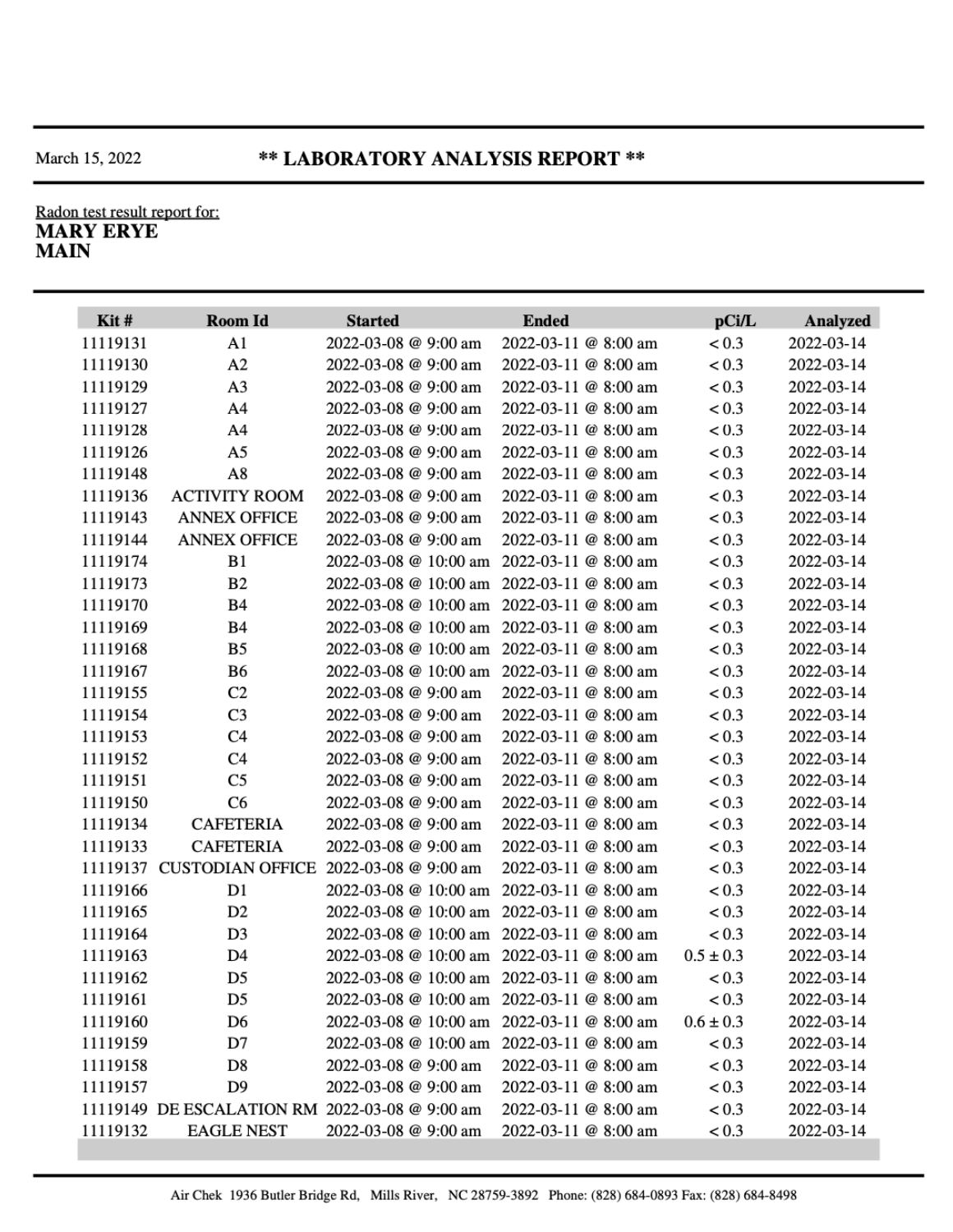## \*\* LABORATORY ANALYSIS REPORT \*\*

#### Radon test result report for: **MARY ERYE MAIN**

| Kit#     | <b>Room Id</b>         | <b>Started</b>             | <b>Ended</b>               | pCi/L | Analyzed   |
|----------|------------------------|----------------------------|----------------------------|-------|------------|
| 11119138 | <b>GYM</b>             | 2022-03-08 @ 9:00 am       | 2022-03-11 @ 8:00 am       | < 0.3 | 2022-03-14 |
| 11119135 | <b>KTICHEN OFFICE</b>  | 2022-03-08 @ 9:00 am       | 2022-03-11 @ 8:00 am       | < 0.3 | 2022-03-14 |
| 11119141 | <b>LOUNGE</b>          | 2022-03-08 @ 9:00 am       | $2022 - 03 - 11$ @ 8:00 am | < 0.3 | 2022-03-14 |
| 11119124 | <b>MAIN OFFICE</b>     | $2022 - 03 - 08$ @ 9:00 am | 2022-03-11 @ 8:00 am       | < 0.3 | 2022-03-14 |
| 11119147 | MEDIA                  | 2022-03-08 @ 9:00 am       | 2022-03-11 @ 8:00 am       | < 0.3 | 2022-03-14 |
| 11119146 | <b>MEDIA CENTER</b>    | 2022-03-08 @ 9:00 am       | $2022 - 03 - 11$ @ 8:00 am | < 0.3 | 2022-03-14 |
| 11119142 | <b>MENTOR OFFICE</b>   | 2022-03-08 @ 9:00 am       | 2022-03-11 @ 8:00 am       | < 0.3 | 2022-03-14 |
| 11119145 | <b>MUSIC</b>           | $2022 - 03 - 08$ @ 9:00 am | $2022 - 03 - 11$ @ 8:00 am | < 0.3 | 2022-03-14 |
| 11119175 | <b>OFFICE 1</b>        | 2022-03-08 @ 10:00 am      | 2022-03-11 @ 8:00 am       | < 0.3 | 2022-03-14 |
| 11119176 | OFFICE <sub>2</sub>    | 2022-03-08 @ 10:00 am      | 2022-03-11 @ 8:00 am       | < 0.3 | 2022-03-14 |
| 11119177 | OFFICE 3               | 2022-03-08 @ 10:00 am      | 2022-03-11 @ 8:00 am       | < 0.3 | 2022-03-14 |
| 11119178 | OFFICE 4               | 2022-03-08 @ 10:00 am      | 2022-03-11 @ 8:00 am       | < 0.3 | 2022-03-14 |
| 11119179 | OFFICE 5               | 2022-03-08 @ 10:00 am      | 2022-03-11 @ 8:00 am       | < 0.3 | 2022-03-14 |
| 11119180 | OFFICE 6               | 2022-03-08 @ 10:00 am      | 2022-03-11 @ 8:00 am       | < 0.3 | 2022-03-14 |
| 11119123 | <b>OFFICE MANAGER</b>  | 2022-03-08 @ 9:00 am       | 2022-03-11 @ 8:00 am       | < 0.3 | 2022-03-14 |
| 11119181 | <b>OUTREACH OFFICE</b> | 2022-03-08 @ 10:00 am      | 2022-03-11 @ 8:00 am       | < 0.3 | 2022-03-14 |
| 11119140 | PE OFFICE              | 2022-03-08 @ 9:00 am       | 2022-03-11 @ 8:00 am       | < 0.3 | 2022-03-14 |
| 11119182 | PRINCIPAL OFFICE       | 2022-03-08 @ 10:00 am      | 2022-03-11 @ 8:00 am       | < 0.3 | 2022-03-14 |
| 11119183 | QCB1                   | 2022-03-08 @ 10:00 am      | 2022-03-11 @ 8:00 am       | < 0.3 | 2022-03-14 |
| 11119184 | QCB <sub>2</sub>       | 2022-03-08 @ 10:00 am      | $2022 - 03 - 11$ @ 8:00 am | < 0.3 | 2022-03-14 |
| 11119185 | QCB3                   | 2022-03-08 @ 10:00 am      | 2022-03-11 @ 8:00 am       | < 0.3 | 2022-03-14 |

Air Chek 1936 Butler Bridge Rd, Mills River, NC 28759-3892 Phone: (828) 684-0893 Fax: (828) 684-8498

**Note: QCB1-3 are blank samples and part of the quality control process for radon testing.**